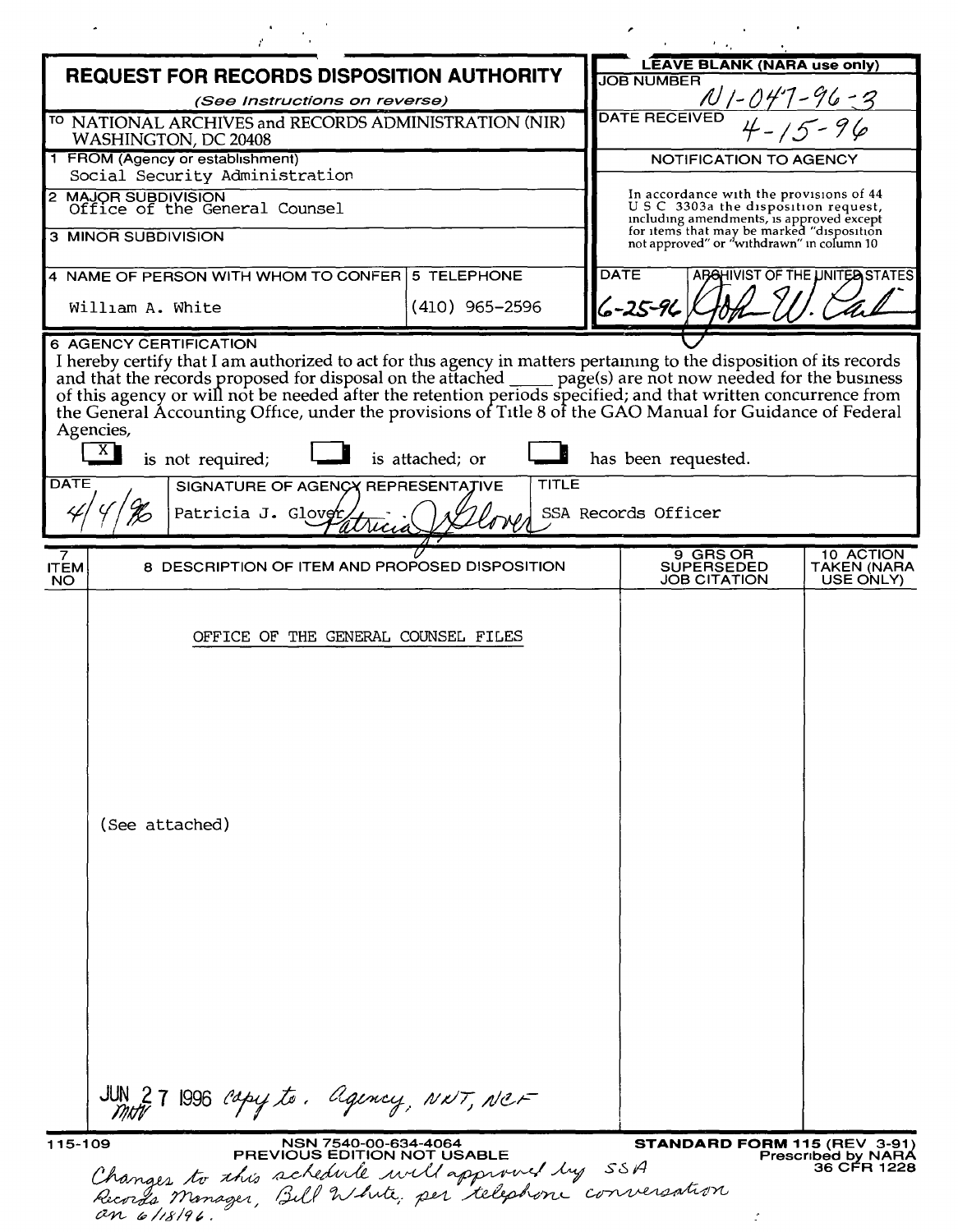Page 2 of 6

 $\mathcal{L}^{\text{max}}_{\text{max}}$ 

### OFFICE OF THE GENERAL COUNSEL FILES

### 1. LEGAL OPINION PRECEDENT FILES

 $\mathcal{L}_{\text{max}}(\mathcal{L}_{\text{max}})$ 

Precedential legal opinions issued by the General Counsel for application to programs throughout SSA. Included are legal opinions, directly related memorandums, copies of laws, and related documents. Arranged by docket control numbers, and coded numbers.

Dispositio<u>n</u>: Permanent - Cutoff at the close of the FY and transfer to WNRC two years thereafter. Transfer to the National Archives <del>after cutoff</del>. (NC1-235-80-1, 60**1**-1) **V**<br>with related indexes 2*0 years aft*er cut*off.* 

2. LITIGATION CASE FILES

Records of Civil Court Actions filed against the Social Security Administration for benefits pursuant to Titles II, XVI and XVIII of the Social Security Act, and Overpayment recovery actions brought by SSA under Title XVIII of the Social Security Act. (NCl-235-77-1)

A. <u>District Court Decisions/Circuit Court Decisions</u> State Court Decisions

Summons, complaint, administrative records, motions, briefs, interlocutory orders, appeal recommendations, final court decisions, other pleadings and correspondence.

1. Office Responsible for Preparation

Disposition: Cutoff files 1 year after final court decision and transfer to WNRC. Destroy 10 years after cutoff. (NCl-235-77-1, I.A.1.)

### 2. Other Offices

Copies of litigation<br>final court decision final court decision is rendered. (NCl-235-77-1, I.A.2.) Copies of litigation files - Destroy one year after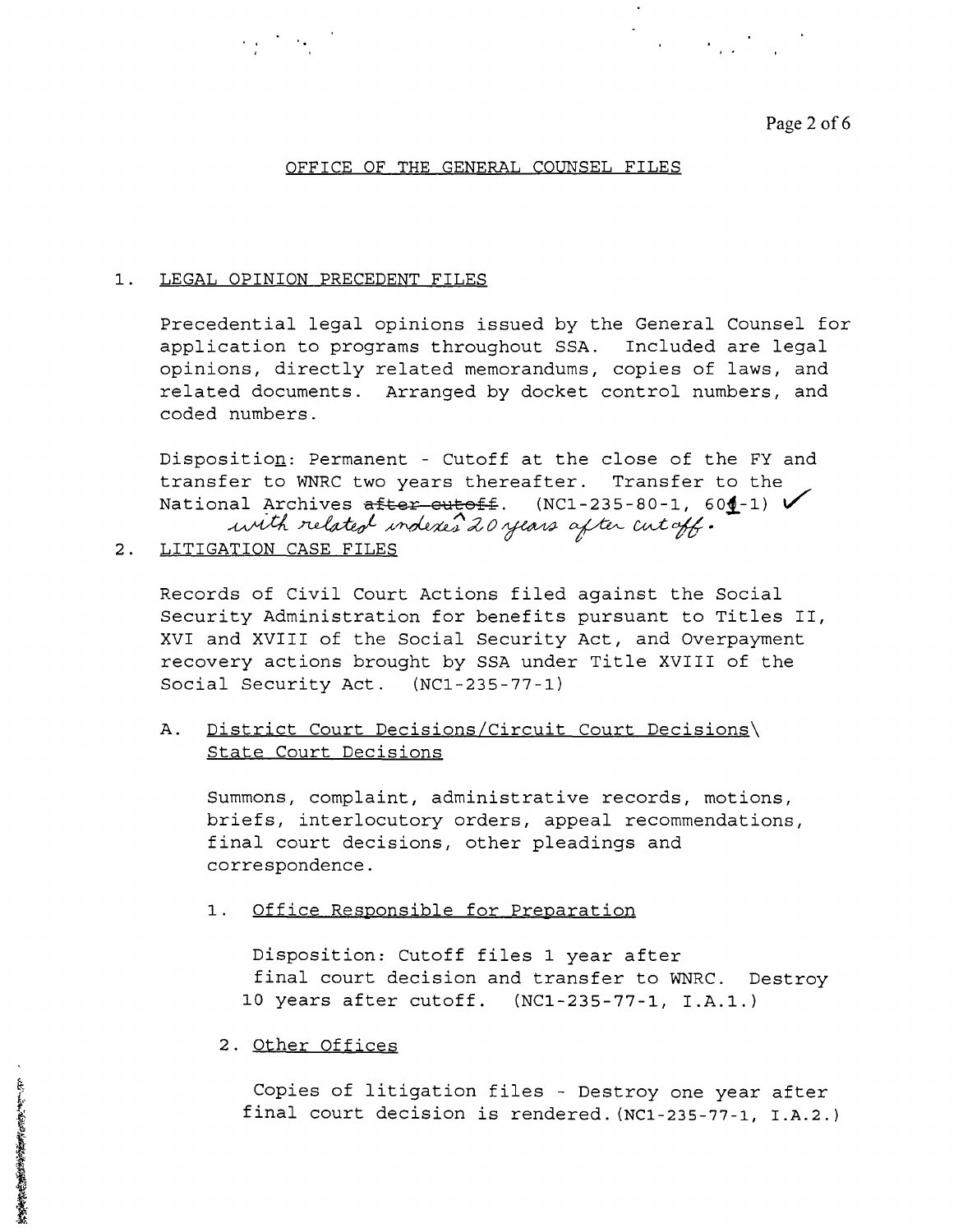

 $\label{eq:2} \mathcal{L}_{\text{max}} = \mathcal{L}_{\text{max}} + \mathcal{L}_{\text{max}}$ 

## B. Appellate Court Decisions

 $\mathcal{L} = \left\{ \begin{array}{ll} 0 & \mathcal{L}_{\text{max}} \leq \mathcal{L}_{\text{max}} \leq \mathcal{L}_{\text{max}} \end{array} \right.$ 

Summons, complaint, administrative records, motions, briefs, lower court orders, Court of Appeals proceedings, appellate briefs, final decision of Court of Appeals, other pleadings and correspondence. Materials in Supreme Court cases which do not provide a significant precedent.

### Disposition:

### 1. Office Responsible for Preparation

Cutoff files 1 year after final appellate decision. Retire to WNRC. Destroy 15 years after cutoff. (NCl-235-77-1, I.B.l)

### 2. Other Offices

Copies of litigation files - Destroy one year after final appellate court order. (NCI-235-77-1, I.B.2.)

#### 3. Administrative Hearing Files

Case files accumulated through OGC to document hearings and appeals with SSA. Included in these files are letters of deferrals, hearings transcripts, legal briefs and affidavits, trail exhibits, initial decisions of the administrative law judge, appeals to the Commissioner, and related materials.

#### Disposition:

Destroy when no longer needed as Precedential bases for other administrative hearings or when 20 years old, whichever is sooner. (NCI-235-81-1, 601-03)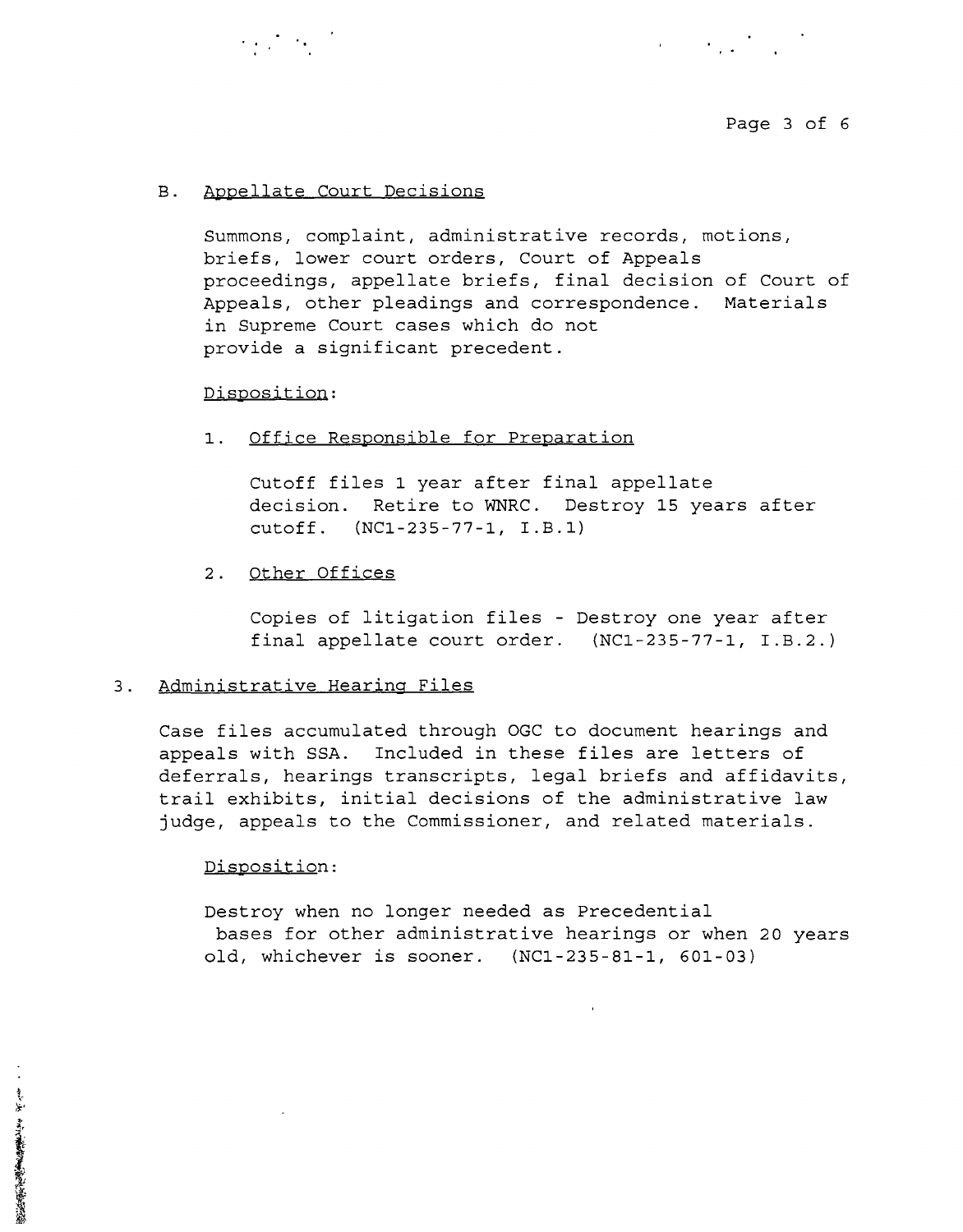

 $\label{eq:2} \mathcal{A}^{(1)} = \mathcal{A}^{(1)}_{\mathcal{A}^{(2)}} \mathcal{A}^{(1)}_{\mathcal{A}^{(2)}} \mathcal{A}^{(2)}_{\mathcal{A}^{(1)}}$ 

### 4. Draft Legislation Files

Case files on the development of SSA legislation presented or intended for presentation to Congress. Included are internal memorandums, documentation on the complete legislative history, SSA positions, enrolled bill reports, and related correspondence.

### Disposition:

Cutoff file at end of the Congressional session (two years) Transfer to WNRC two years later. Destroy 25 years after cutoff of file. (NCl-235-80-1, 601-06)

### **5.** Non Draft Legislation Files

Case files of bills on which SSA comment is requested by OMB. These files include draft bills from other Federal agencies and bills drafted in SSA for individual Congress persons as technical assistance.

#### Disposition:

Cutoff files at end of the Congressional session (two years) Transfer to WNRC two years later. Destroy 20 years after Cutoff of file. (NCl-235-80-1, 601-07)

# 6. Numbered Bill Files

Consist of correspondence, reports to Congress, and documentation on the legislative history of bills introduced in Congress, but not enacted.

#### Disposition:

Cutoff files at end of the Congressional session (two years) Transfer to WNRC two years later. Destroy 20 years after cutoff of file. (NCl-235-80-1, 601-08)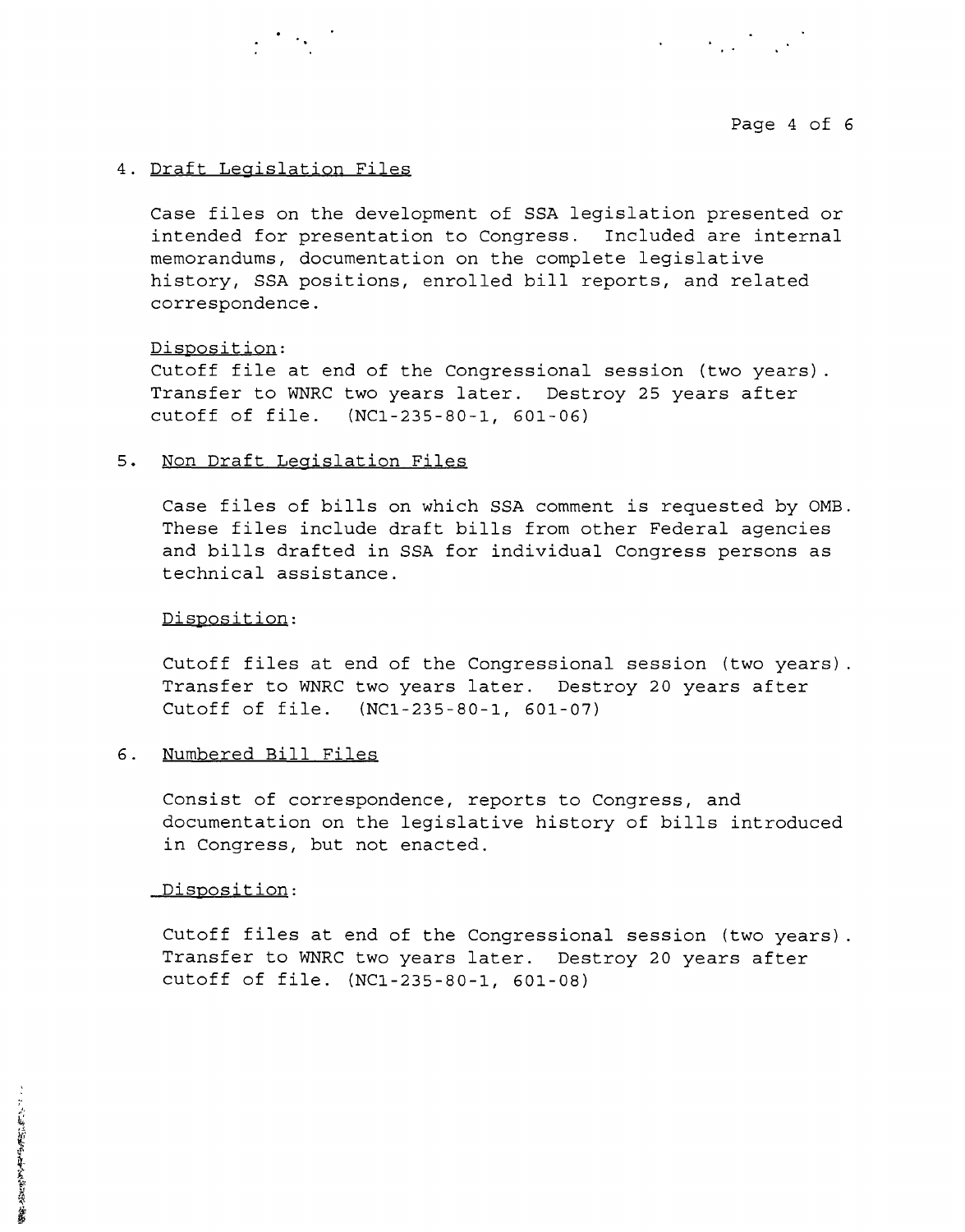Page 5 of 6

 $\label{eq:2} \mathcal{L}_{\text{eff}} = \mathcal{L}_{\text{eff}} + \mathcal{L}_{\text{eff}} + \mathcal{L}_{\text{eff}}$ 

### 7. Public Law Files

consists of correspondence, copy of the enacted bill, reports, and documentation on the legislation history of the bills that are enacted into law.

### Disposition:

Cutoff files at the end of the Congressional session (two years). Transfer to WNRC two years later. Destroy 25 years after cutoff of file. (NCl-235-80-1, 601-09)

### 8. Testimonies and Statements

 $\mathcal{L}_{\text{max}} = \frac{1}{2} \sum_{i=1}^{n} \frac{1}{2} \sum_{i=1}^{n} \frac{1}{2} \sum_{i=1}^{n} \frac{1}{2} \sum_{i=1}^{n} \frac{1}{2} \sum_{i=1}^{n} \frac{1}{2} \sum_{i=1}^{n} \frac{1}{2} \sum_{i=1}^{n} \frac{1}{2} \sum_{i=1}^{n} \frac{1}{2} \sum_{i=1}^{n} \frac{1}{2} \sum_{i=1}^{n} \frac{1}{2} \sum_{i=1}^{n} \frac{1}{2} \sum_{i=1}^{n} \frac{1$ 

Testimonies and statements of SSA officials before Congressional committees. In many cases, the testimonies are published in Congressional reports. Files may relate to "oversight hearings" in which no specific bill is involved or to hearings on specific bills. (NCl-235-80-1, 601-10)

## Disposition:

- A. If filed as a separated series. Destroy two years after the end of the Presidential term of office, or when no longer needed for administrative purposes, whichever is earlier.
- B. If filed in a correspondence or case file. Destroy in accordance with the disposition instructions of that file.
- C. Reference copies maintained for public affairs purposes. Destroy when no longer needed for administrative purposes.